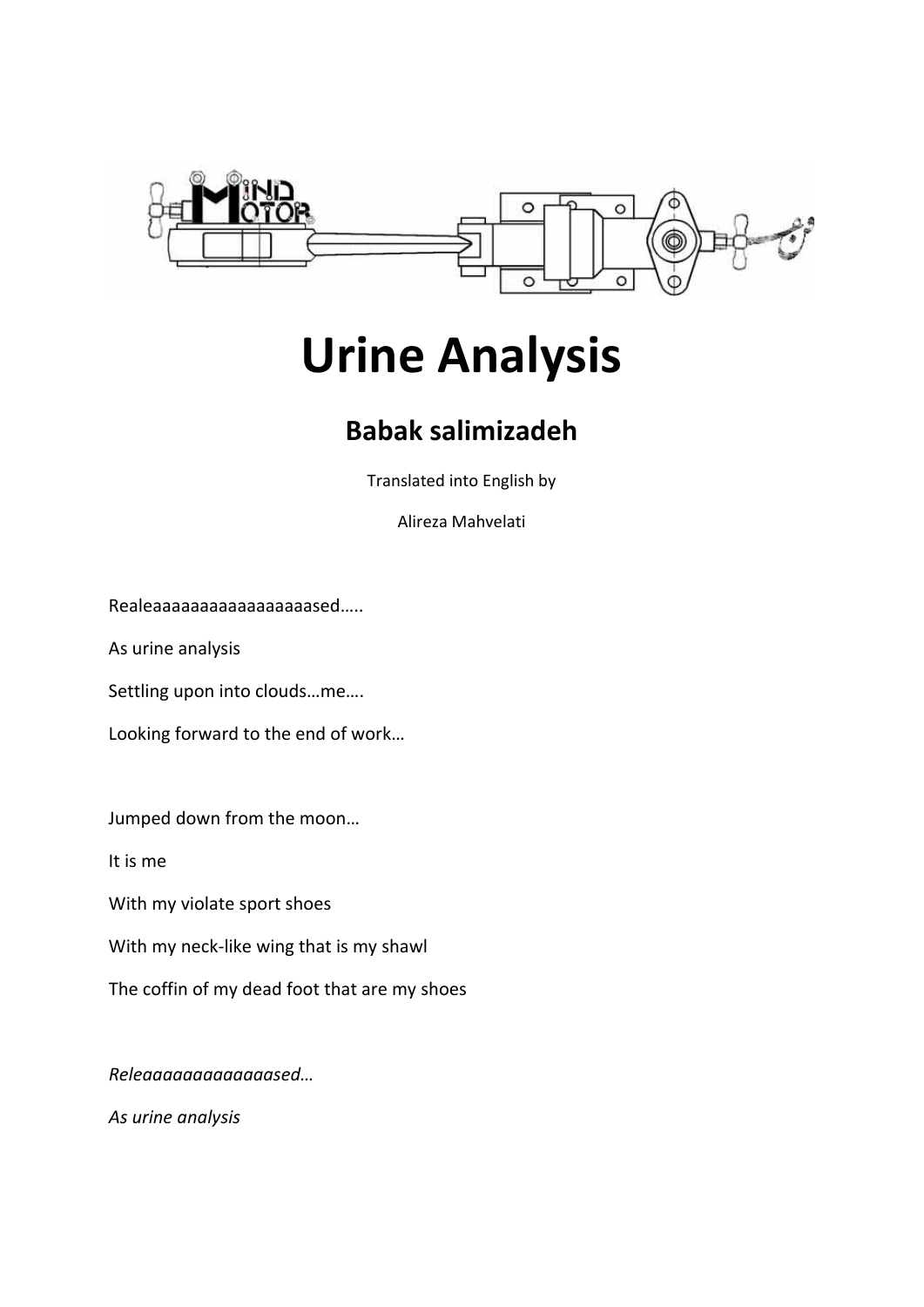*Settled down…him….upon into clouds Looking forward to the end of work*

## They were…

Not thinking of me

Not thinking of you

Not thinking of them

They were not…

I plant my arms on the consul…

They will be rotten

I know I know

And I leave my tits to the pickle bottle

To keep talking to broccoli and cucumber

My heart I leave to fruit juice can

Which its birth date had been being supposed to be taken by ambulance

My abdomen I leave to Sadi's tomb

And disembark my stomach in following Womb

And my penis oh my cock

My cock I plant in small garden

It is gonna go hard

I know don know what I know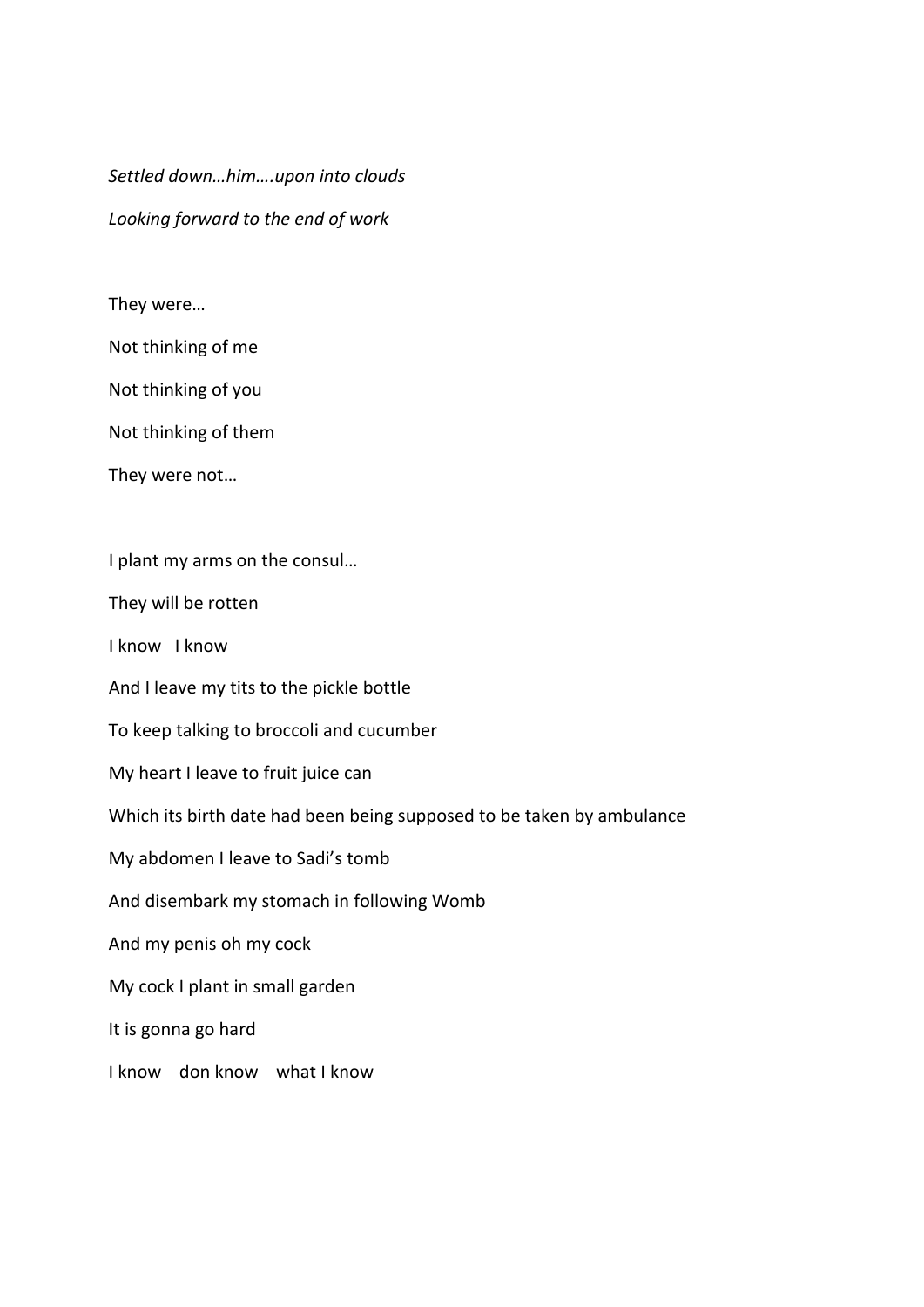Coming to the end it is I! Like a syringe no gained no pained! Like the angel on my right shoulder fucking on the ass The angel rested on my left shoulder! My enemies are still wrong They are the substitutes of Chelsea and Insurance agency They bring me to the throne They offer me palace But theeeeeeeeeeeeeeeeeeeese grasshoppers ... Fuckin grasshoppers… They offer me phallus The day before it was … My Lord my Lordable Lording lord My majestically Lord Above the expiration date of my breakfast cream Helloed me Embraced and *"the sun"* He recalled me I‐"Embraced"‐ became a camel in battle Out of waist

I became all ears and eyes

Cloud I Became